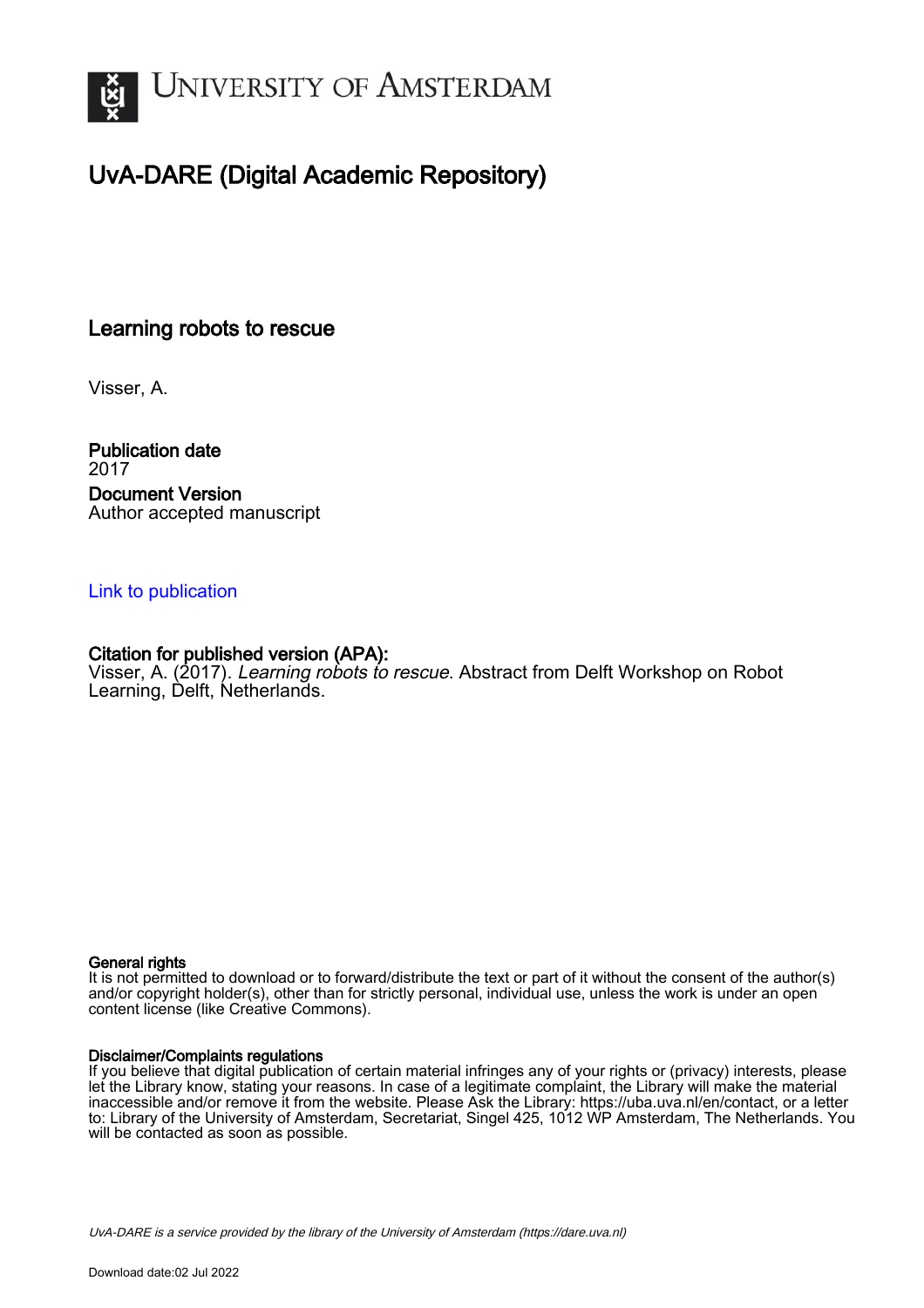# **Learning robots to rescue**

## Arnoud Visser

### 20 September 2017

#### 1 introduction

The RoboCup Rescue Simulation League aims to develop agents and robots that demonstrate intelligent behavior in a disaster response scenario [[1](#page-3-0)]. The importance of simulation is not only demonstrated at the RoboCup, but also at the DARPA Robotics Challenge Field Trials, where the Virtual Robotics Challenge [[2](#page-3-1)] was a prequel.

Several overview articles were written on the coordination and task allocation research performed with the RoboCup Rescue Agent simulator, the most influential [[3](#page-3-2)]. The multi-agent strategy planning and team coordination problem was approached with a variety of solution techniques, such as decentralized communicating POMDPs  $[4]$  $[4]$  $[4]$  and distributed constraint optimization  $[5]$  $[5]$  $[5]$ .

Coordination inside a robot team is already difficult if the map of the environment is known; it is even more difficult if the map is unknown and have to be explored first [[6](#page-3-5)]. The shared map to be generated by the robots during the Virtual Robot competition [[7](#page-3-6)] has a central role in the coordination of such large robot teams. The shared map is where the distributed sensor information is collected and registered, by each robot independently. The information has to be sent via often unreliable communication links [[8](#page-3-7)], so the robot has selected which information is to be broadcasted (the robots have a need to know what could be of interest for its teammates and the operator). The operator is human, but has to monitor such large robot teams [[9](#page-3-8)] that most of the decisions have to be made independently by the robots. The operator can only give high-level commands (such as the areas to be searched, routes to be followed, etc.) which not even guaranteed to reach the robots (on time).

### 2 learning coordination policies

The theoretical background of planning inside the RoboCup Rescue Simulation League is well described in [[10](#page-3-9)], including problem descriptions from an objective and subjective perspective and including (approximate) solving approaches. In this paper the coordination problem is for instance first described as decentralized partially observable Markov decision process, which is interpreted as a series of Bayesian games. In this Bayesian game each robot has some private information (not communicated with the team). Two of solution approaches to the problem were worked out in more detail, which both will be summarized here.

#### <span id="page-1-0"></span>**2.1 Lossless clustering of multi-agent beliefs**

The first attempt to battle the size of the problem was to cluster set of observations into joint types [[11](#page-3-10)]. In this work the Dec-POMDP planning method is not approached with offline planning, where the planning and execution phase are strictly separate. Instead, [[11](#page-3-10)] applies an online planning approach, inspired by [[12](#page-3-11)]. Online planning methods attempt to utilize the received runtime data to create and update a belief about the true state of the environment. They interleave planning and execution phase. Therefore the planning phase has to be performed quickly enough to enable for a smooth execution. Each agent i uses its action-observation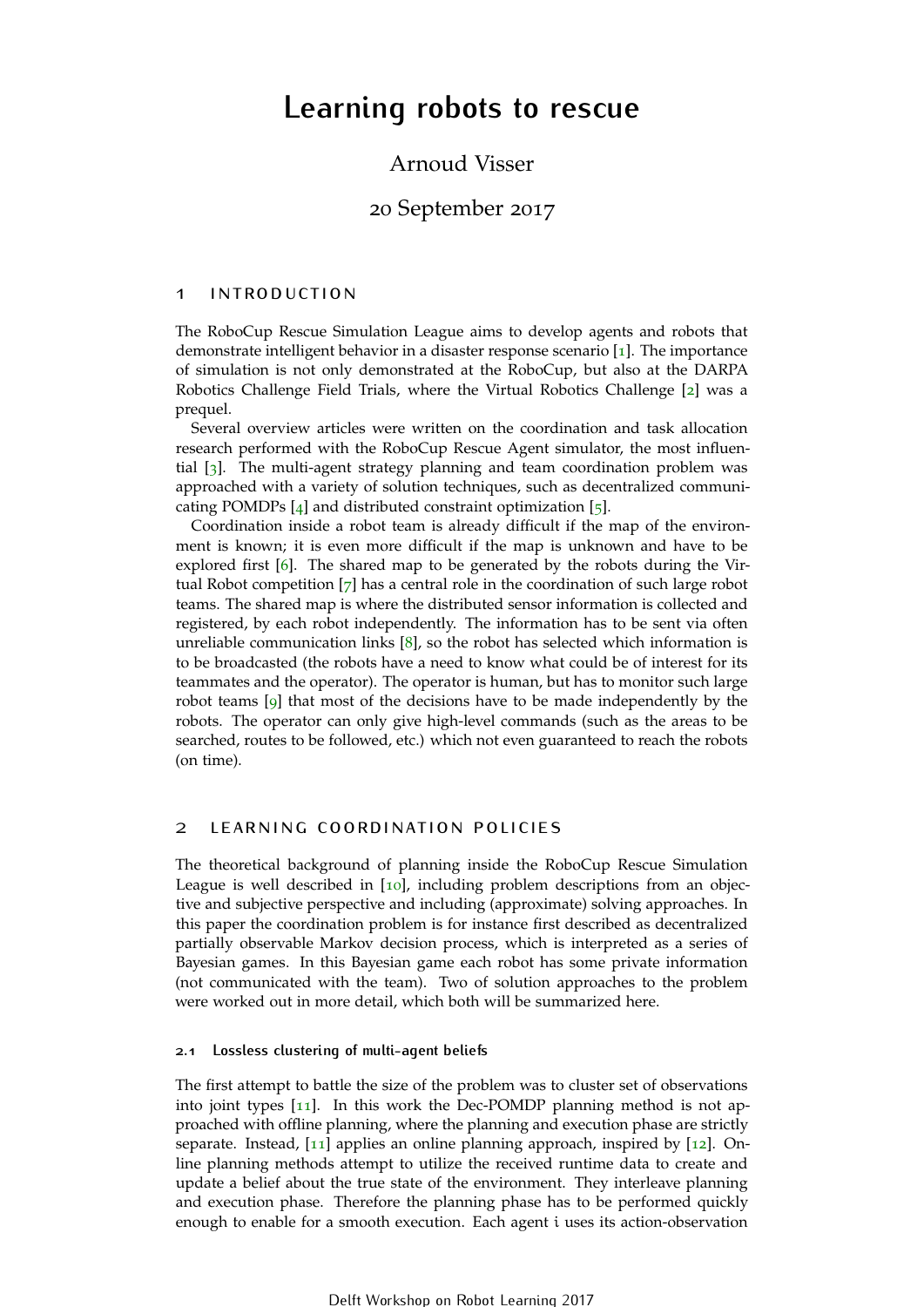history (IAOH) to infer a belief about the true state of the environment, and this belief is updated upon each individual action performed and individual observation received. As the environment changes depending on the joint action a, each agent has to deduce the individual action (and the resulting individual observation) of all the other agents, relying on a common knowledge assumption. Although the online planning algorithms employ coordination mechanisms, the beliefs of the agents may be different nonetheless, which poses a threat to an effective coordination. Yet, this situation closest resembles the situation in a rescue scenario.

The trick is to map a joint type to a set of joint action-observation histories (JAOHs), which all lead to the decision to execute the same joint action a. This joint type Θ specifies the type of private information each robot has. Each robot knows its own type  $\Theta_i$  with certainty but not those of other robots. For the other robots it only knows a probability distribution  $P \in \Delta(\Theta)$  over the joint type space. When a mechanism exists to ensure that each robot finds the same set of best-response policies  $\pi_t$ , then each robot will maintain the same joint-type space Θ for the team as well as the same probability distribution  $P(\Theta)$  over that joint-type space without having to communicate. Each robot i matches its true history of observations and actions,  $h_i^t$ , to one of the types in its type space  $\Theta_i^t$  and then selects an action to execute based on its policy  $\pi^t$  and type  $\Theta_i^t$ .

#### **2.2 Hierarchical decomposition of decision processes**

The second attempt battles the size of the problem with a hierarchical decomposition [[13](#page-3-12)]. Also here the problem is modeled with a Bayesian Game Approximation, but only at a high conceptual level. On a lower conceptual level the problem is modeled as a much simpler Markov Decision Process (MDP), due to the strict computation limits.

The most important aspect of the agents' micro-level behavior is the exploration. Following the commonly employed practice among participating teams, the map is partitioned using K-Means into a number of sectors prior to the beginning of the simulation. Subsequently, agents get assigned to clusters based on their proximity and such that all clusters have an equal number of assigned agents. Inside the assigned cluster the agent starts to patrol and take (greedy) appropriate action when encountered.

Yet, the coordination between agents takes place at macro level. The Bayesian game is defined as a tuple  $\langle I, \Theta, A, P(\Theta), U \rangle$ . The joint space  $\Theta$  and the probability distribution  $P(\Theta)$  are already introduced in section [2](#page-1-0).1. In addition, there is the set of agents I and the joint actions A. Most design freedom for the Bayesian game is in the utility function U. Several choices for the utility function U were tried inspired by the utilities used by RoboCup Rescue competition [[13](#page-3-12)].

The results of this approach were quite successful, with coordination on par with state-of-the-art distributed constraint optimization [[5](#page-3-4)], while having less memory requirements. Yet, it also showed that selecting the right planning challenges is important to see the difference of cooperation between the team mates. Some problems are just too hard and all approaches will fail. Some problems are too easy and will be solved with each strategy. Only problems with the right amount of challenge should be used to evaluate the strength and weaknesses of algorithms. In the RoboCup Rescue this is taken into account by incorporating the variance in team performance into the score.

#### 3 conclusion

This two examples show the power of an online-planning approach such as Bayesian Game approximations. This way of modeling makes it possible to bridge the gap to coordination problems encountered in benchmarks as the RoboCup Rescue, such as distributed decision making based on incomplete information, with limits on the information that can be exchanged, including time lag to distribute this information over the team. Modeling that each robot has a certain amount of some private information, next to a certain amount of common knowledge, is a natural assumption.